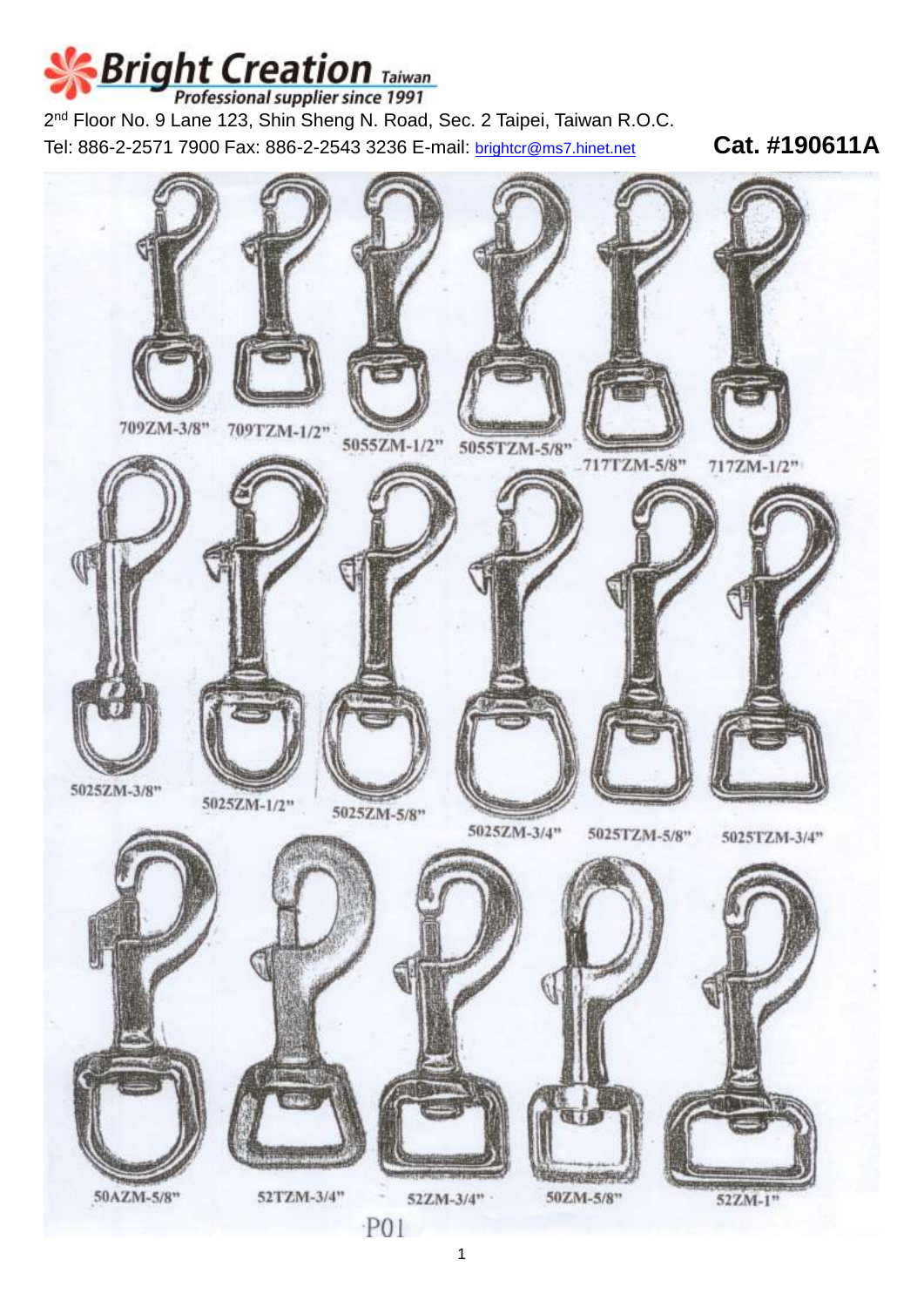



P02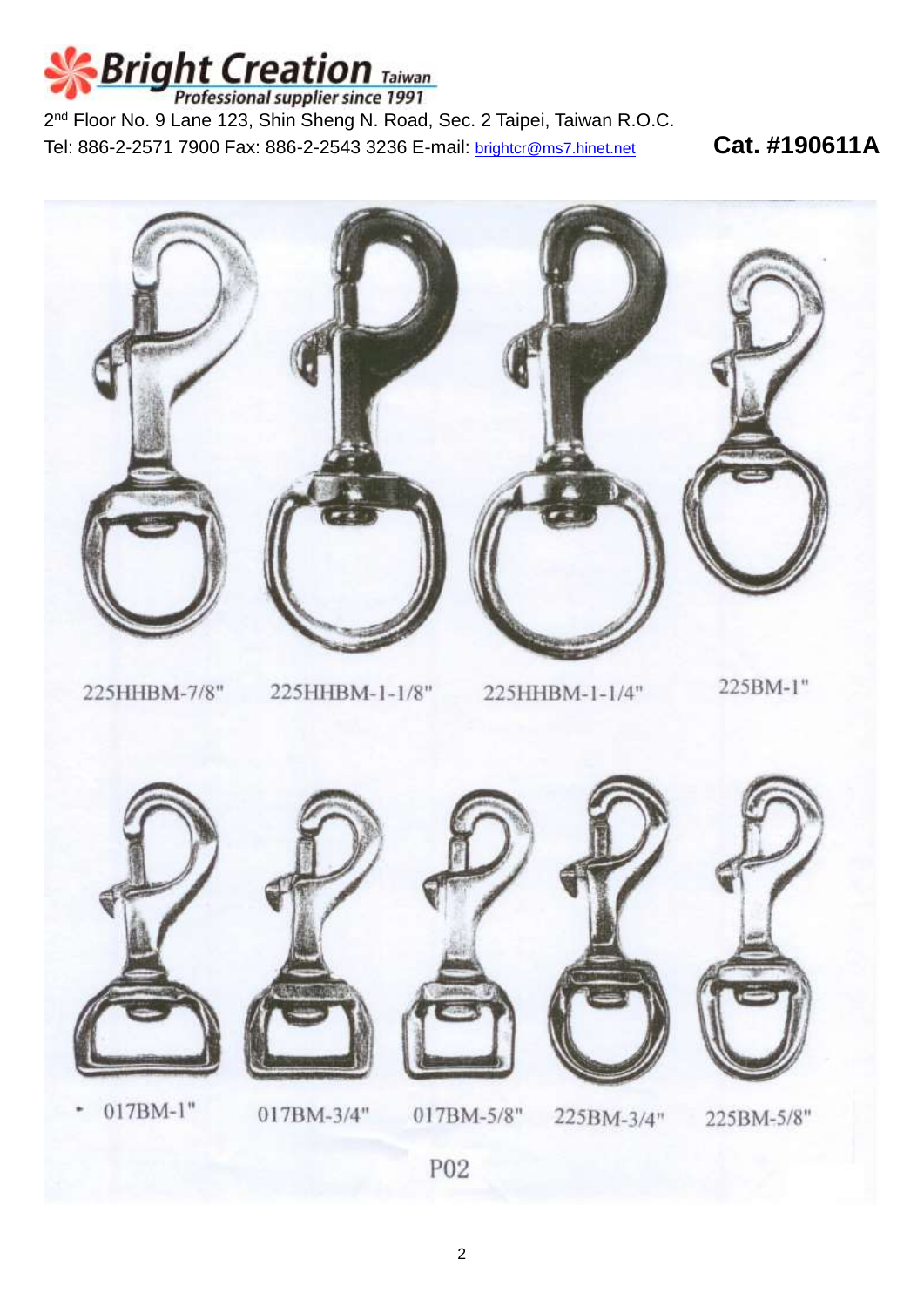

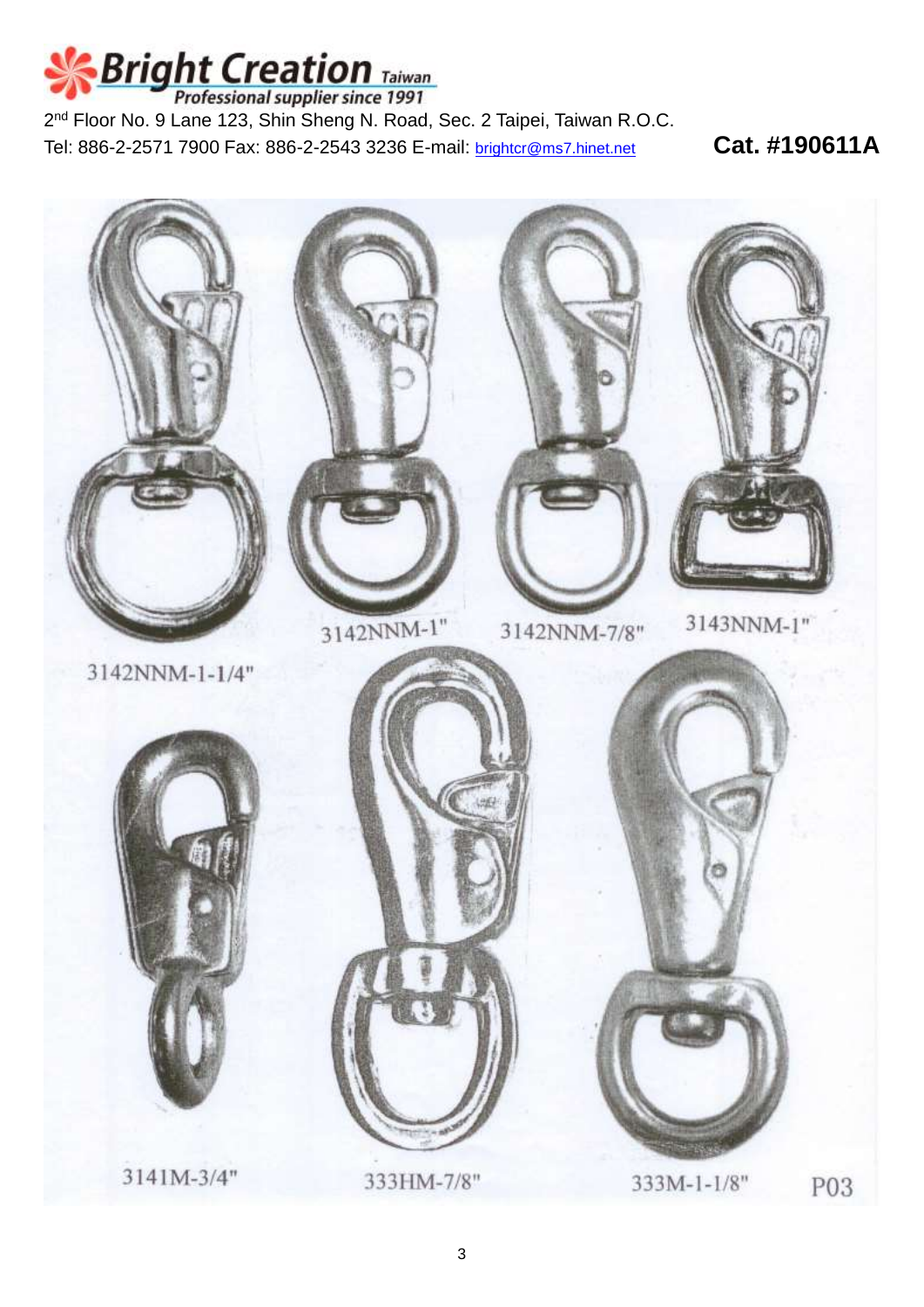





5859M-3"

**P04**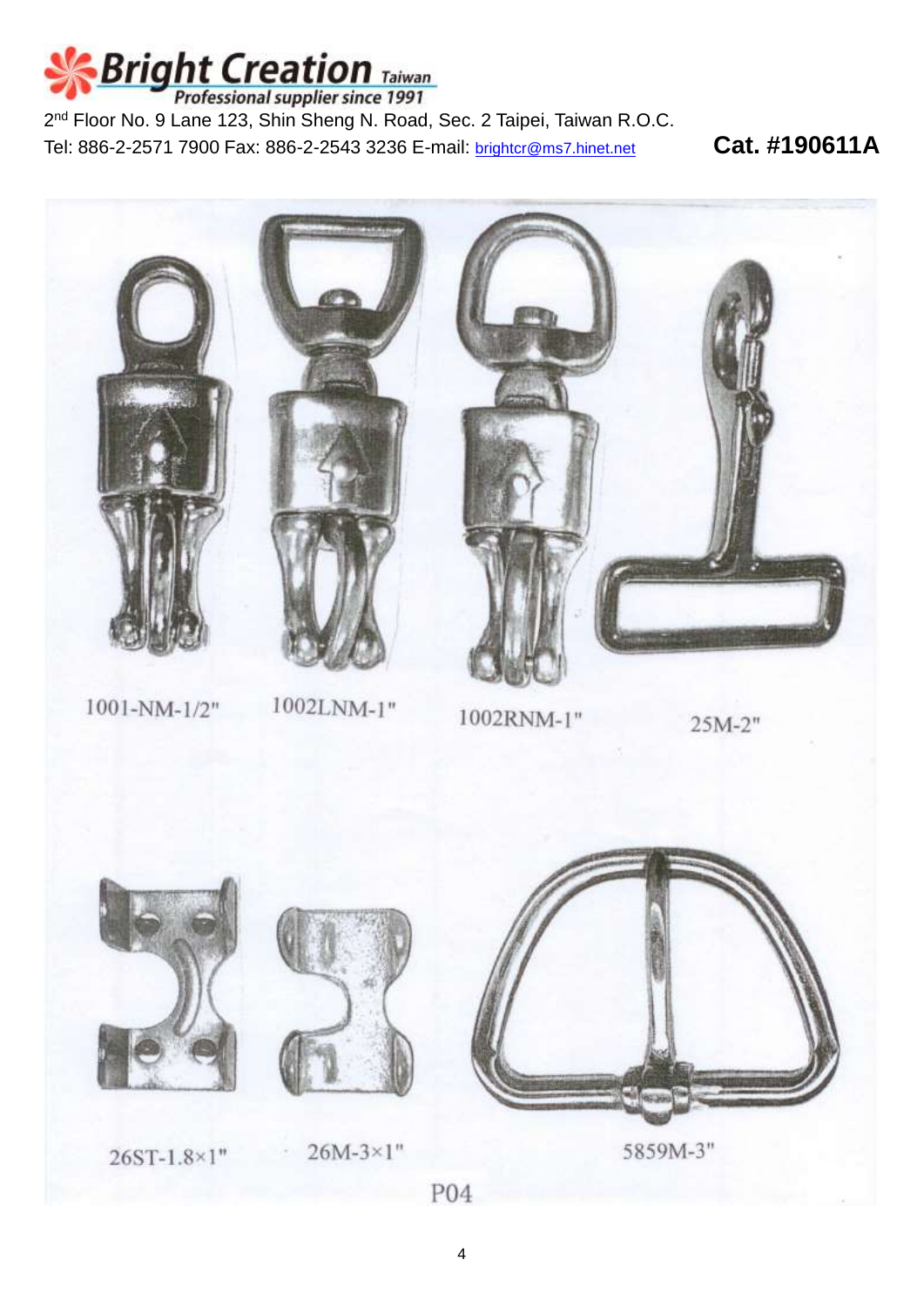

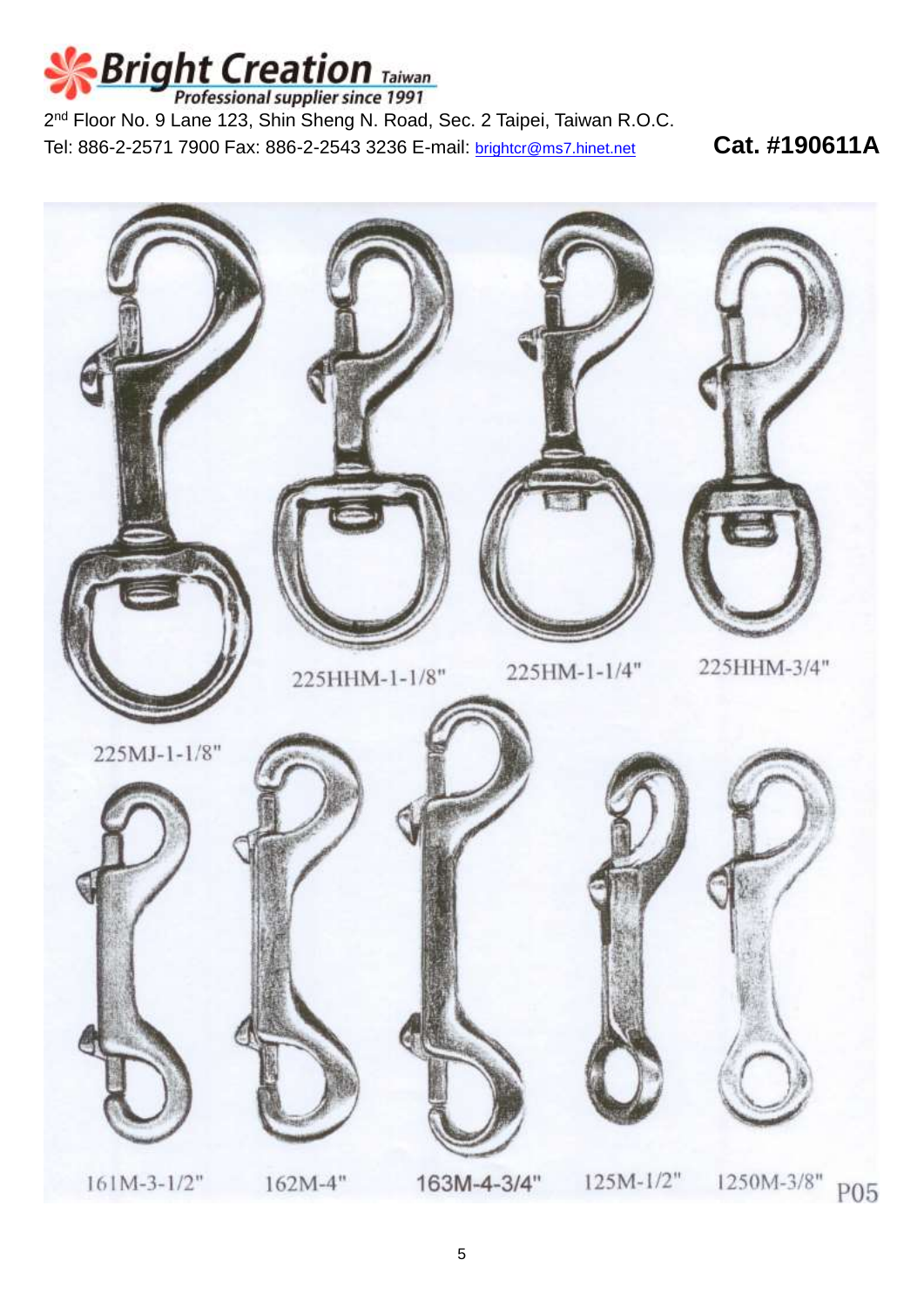



P06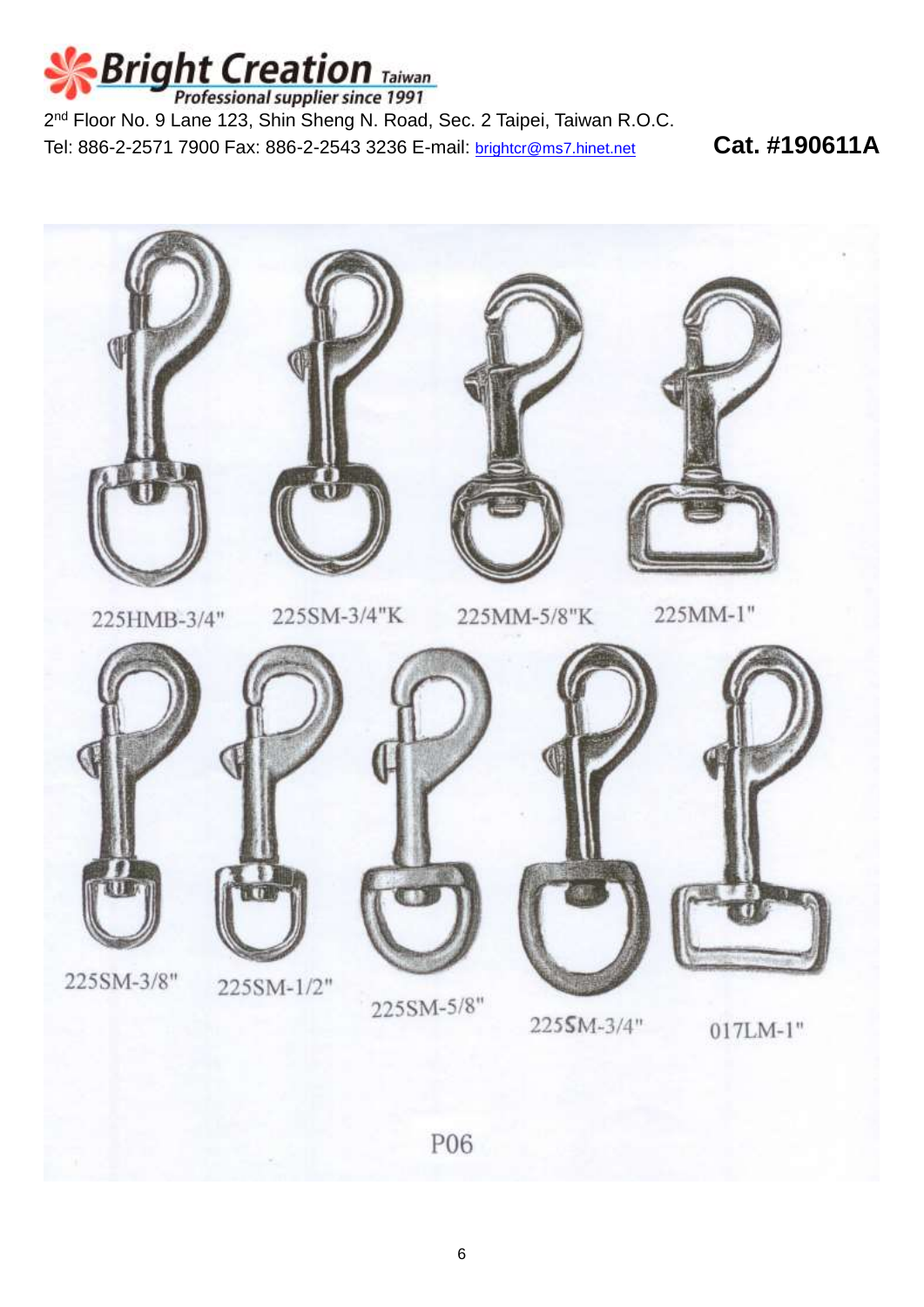

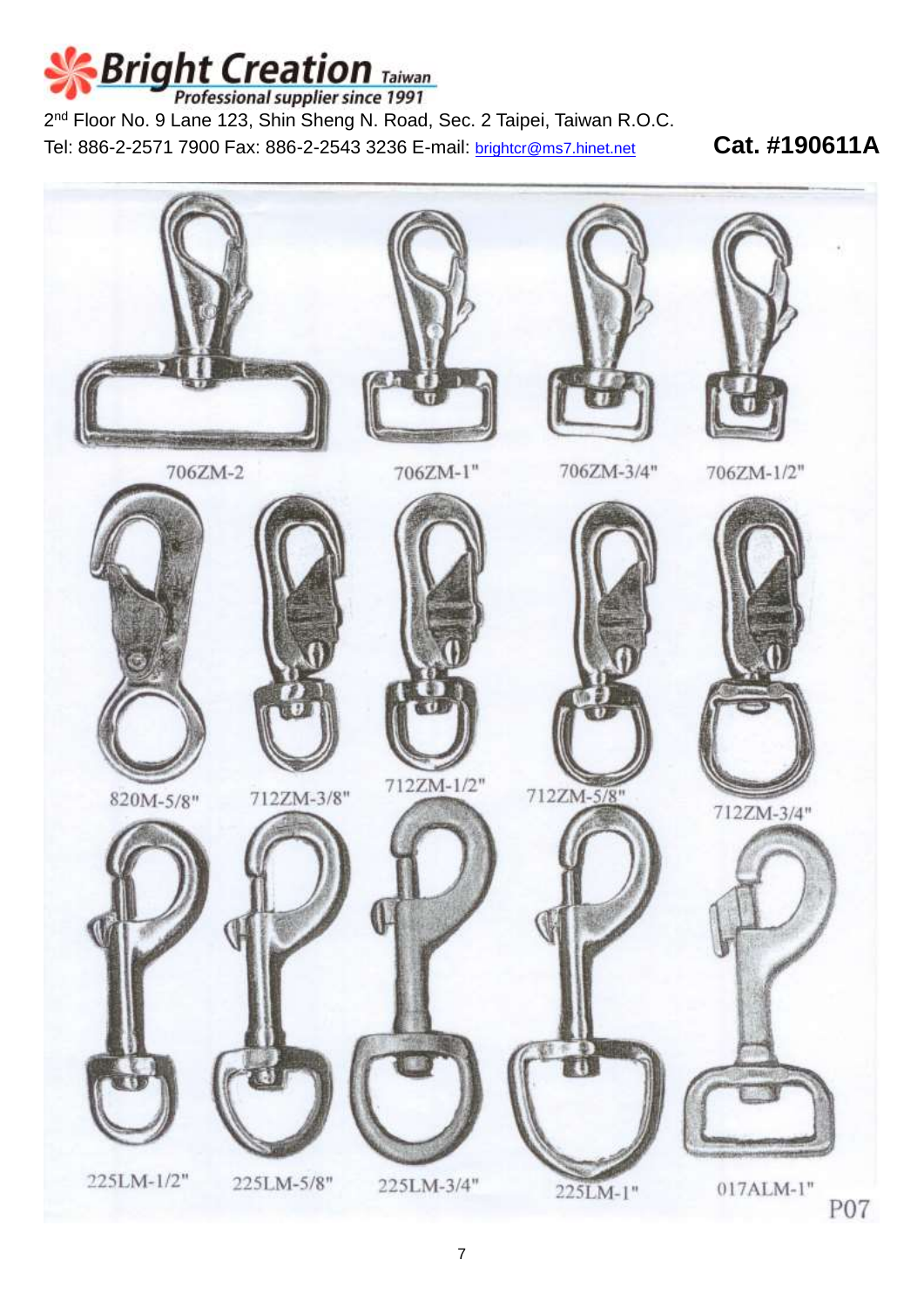

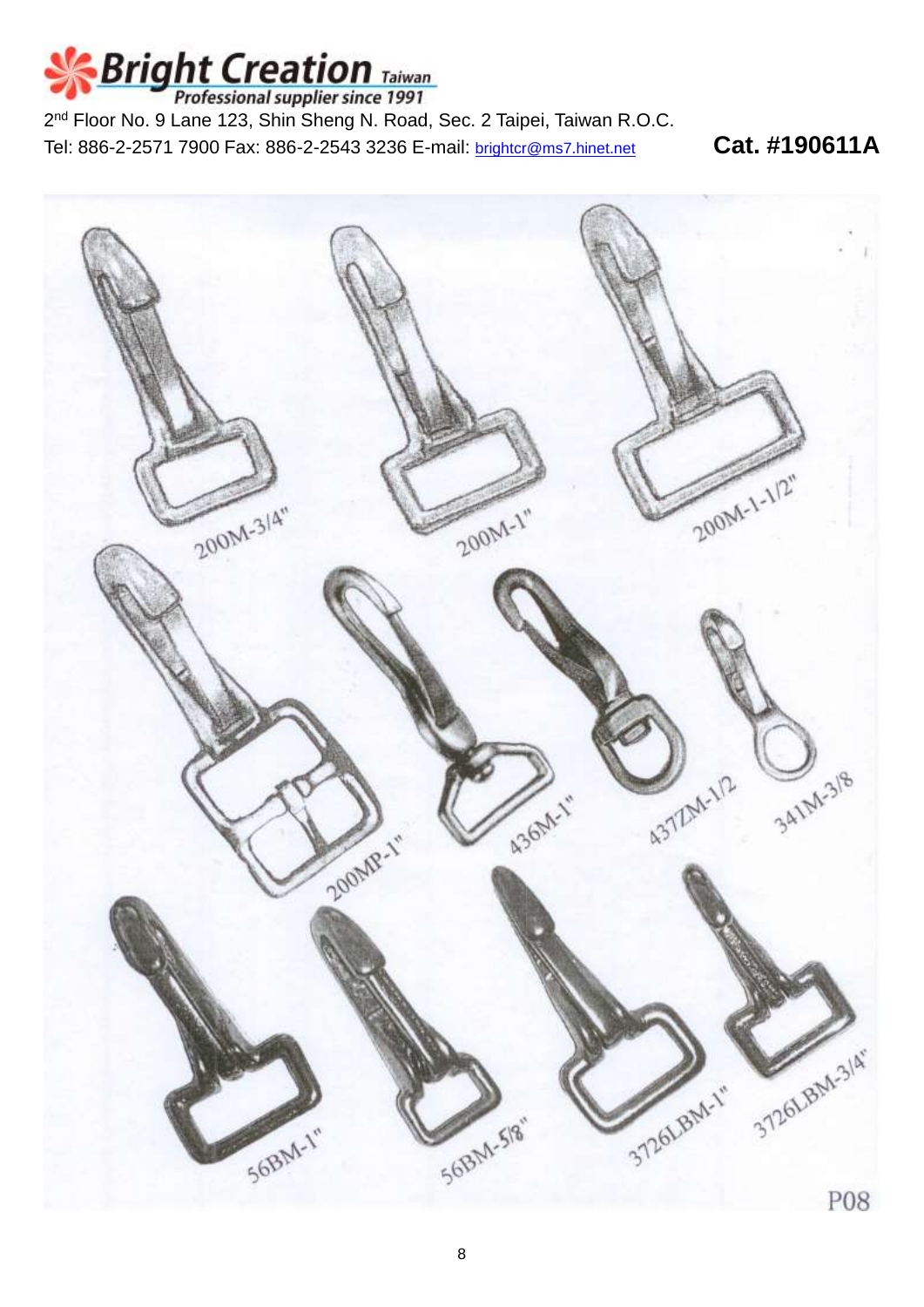

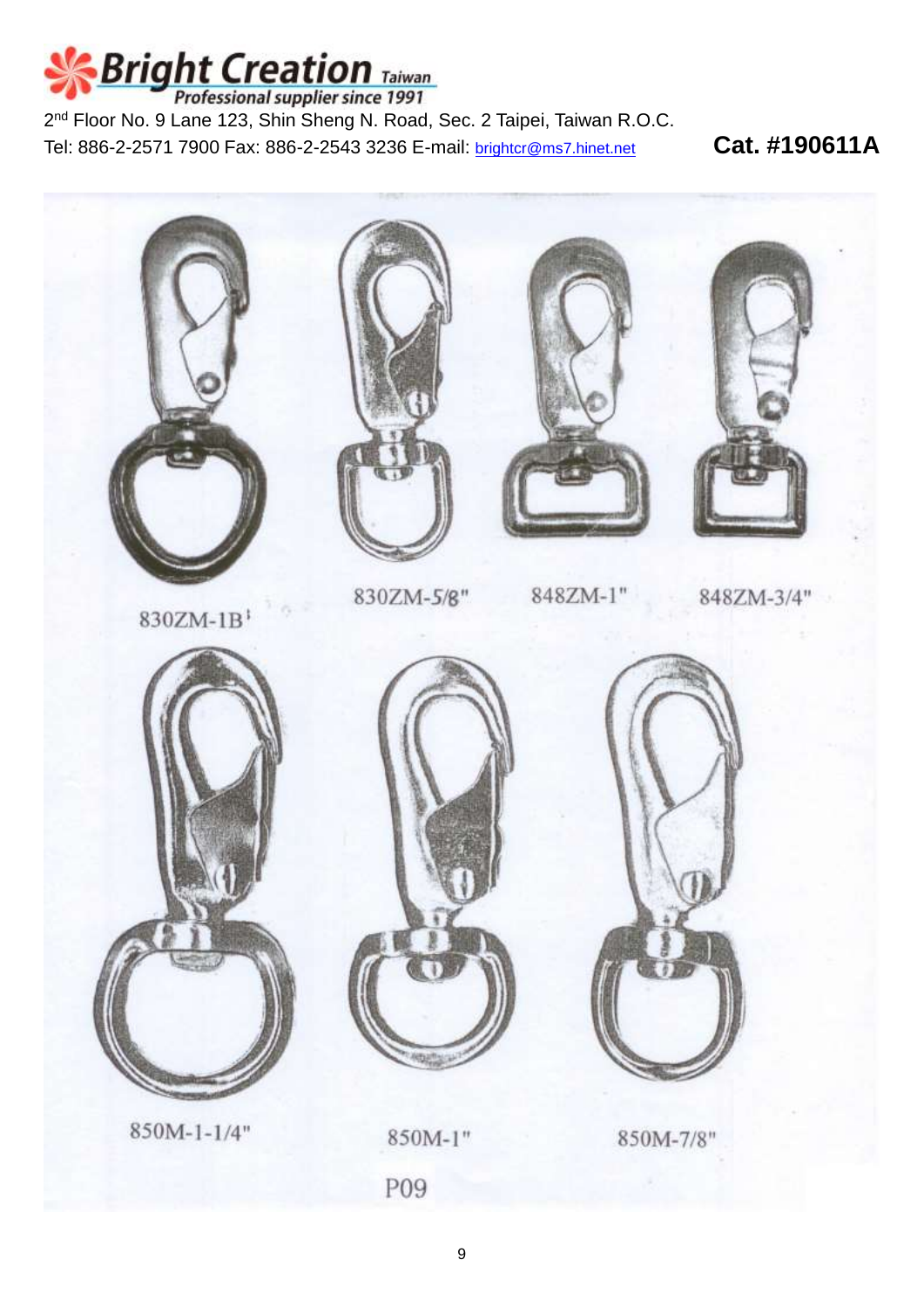

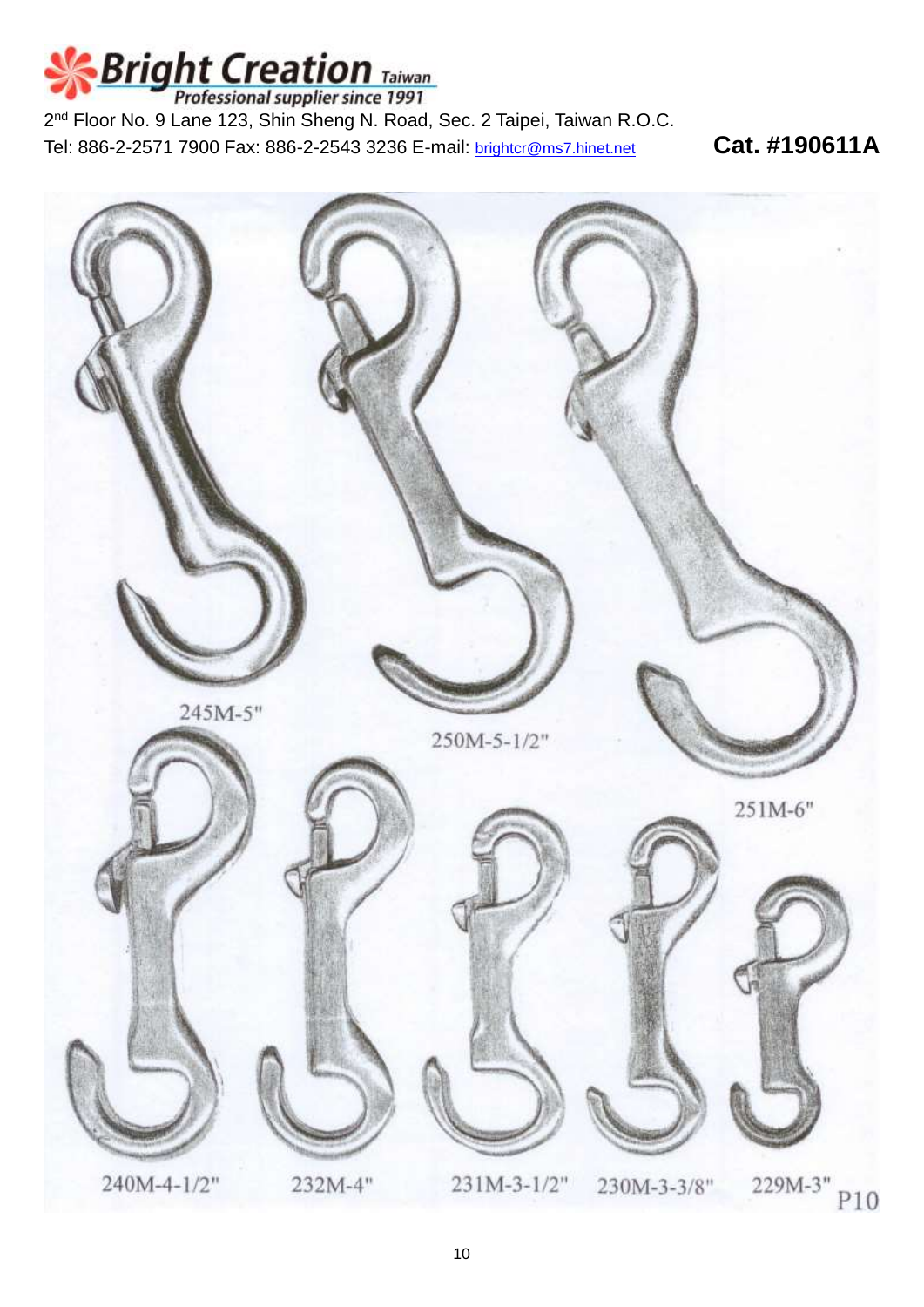

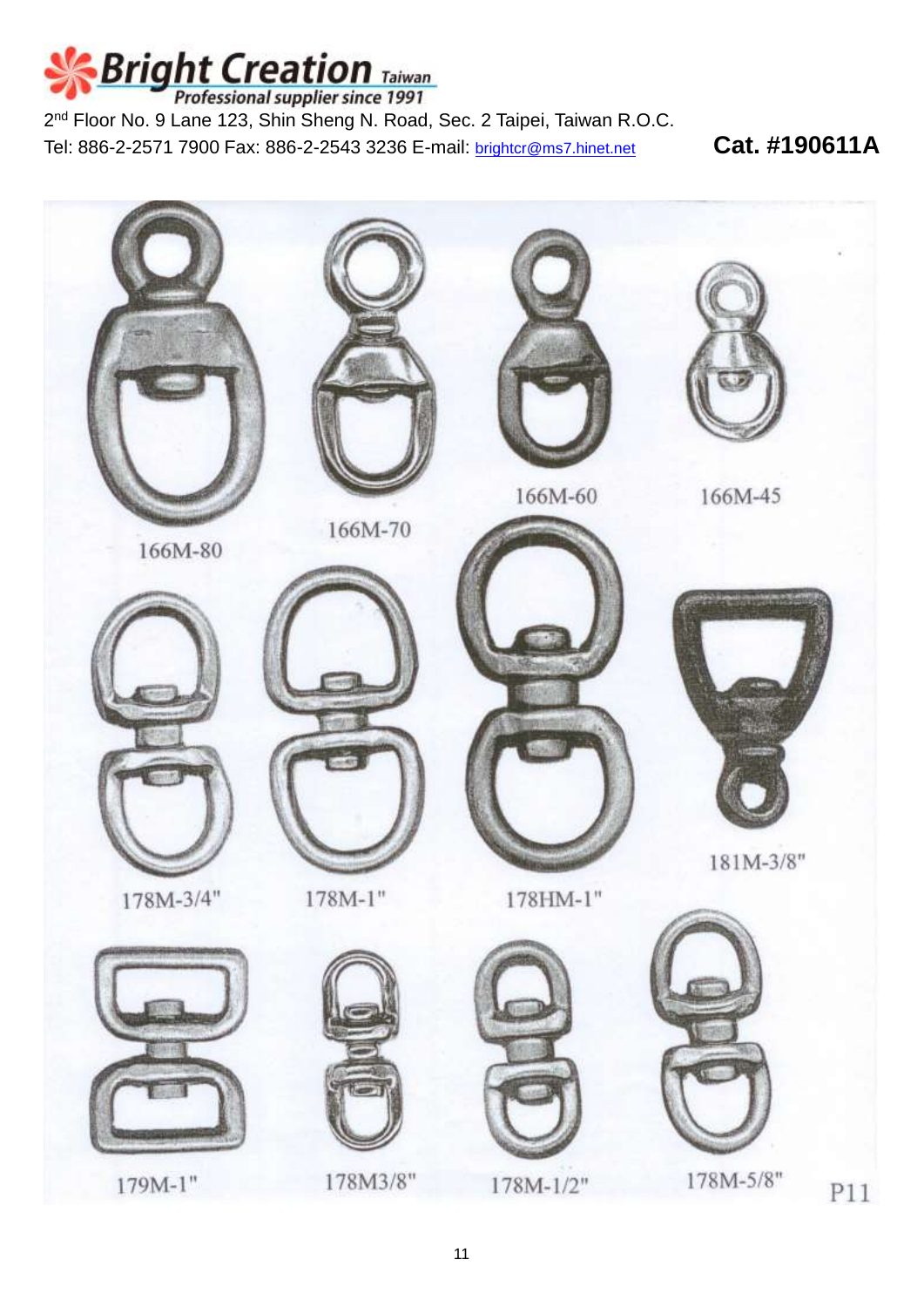